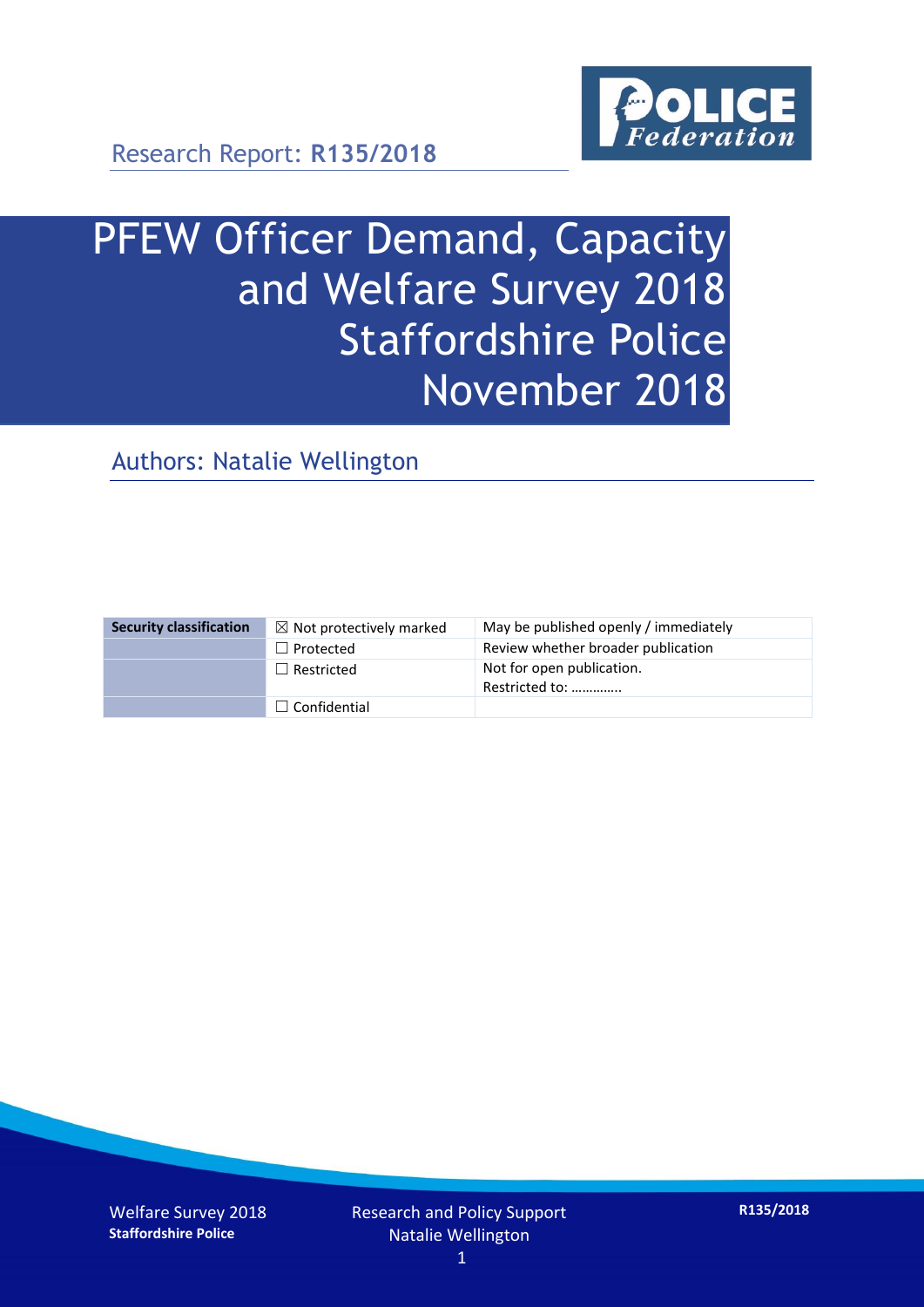### **FOREWORD**

#### **INTRODUCTION**

Over the last decade, the impact of reducing policing budgets on officer numbers has been considerable, with a 15% fall in officer numbers over a seven year period from a high of 142,056 in 2009 to 121,010 in March 2018. $^{\mathrm{i}}$  Evidence from a focus group study conducted by the PFEW<sup>ii</sup> highlighted that these reductions may be having a negative effect on officers individual wellbeing. It was within this context that the Police Federation of England and Wales (PFEW) began a biennial Demand, Capacity and Welfare Survey. The 2018 PFEW Officer Demand, Capacity and Welfare Survey is the second iteration of the survey.

This report provides a summary of responses to key questions from the 2018 PFEW Officer Demand, Capacity and Welfare Survey from respondents in Staffordshire Police.

Where appropriate, details of average responses from last year, or the police service as a whole, are also presented. However, differences across these figures have not been tested to assess whether they are statistically significant<sup>1</sup>; therefore any and all differences reported are for guidance only and must be treated with caution.

Force rankings have not been included, because not all differences are statistically significant. In addition, forces with fewer than 100 respondents were not provided with a force level report as their sample size was too small to be representative of the force as a whole and may have enabled identification of individuals based on their demographics.

Please be aware that the total number of responses for each item may vary slightly as not all items were answered by all respondents, and all percentages are rounded to the nearest whole number. In addition, the actual differences between any and all groups may be quite small and these details should be considered when interpreting the data.

Welfare Survey 2018 **Staffordshire Police**

-

 $<sup>1</sup>$  As all the data are derived from samples of the population, rather than the whole population, percentage figures calculated are strictly</sup> speaking estimates, rather than exact measures. This means that every figure has a margin of error associated with it. Hence a very small percentage difference year on year may be due to sampling, rather than to actual changes.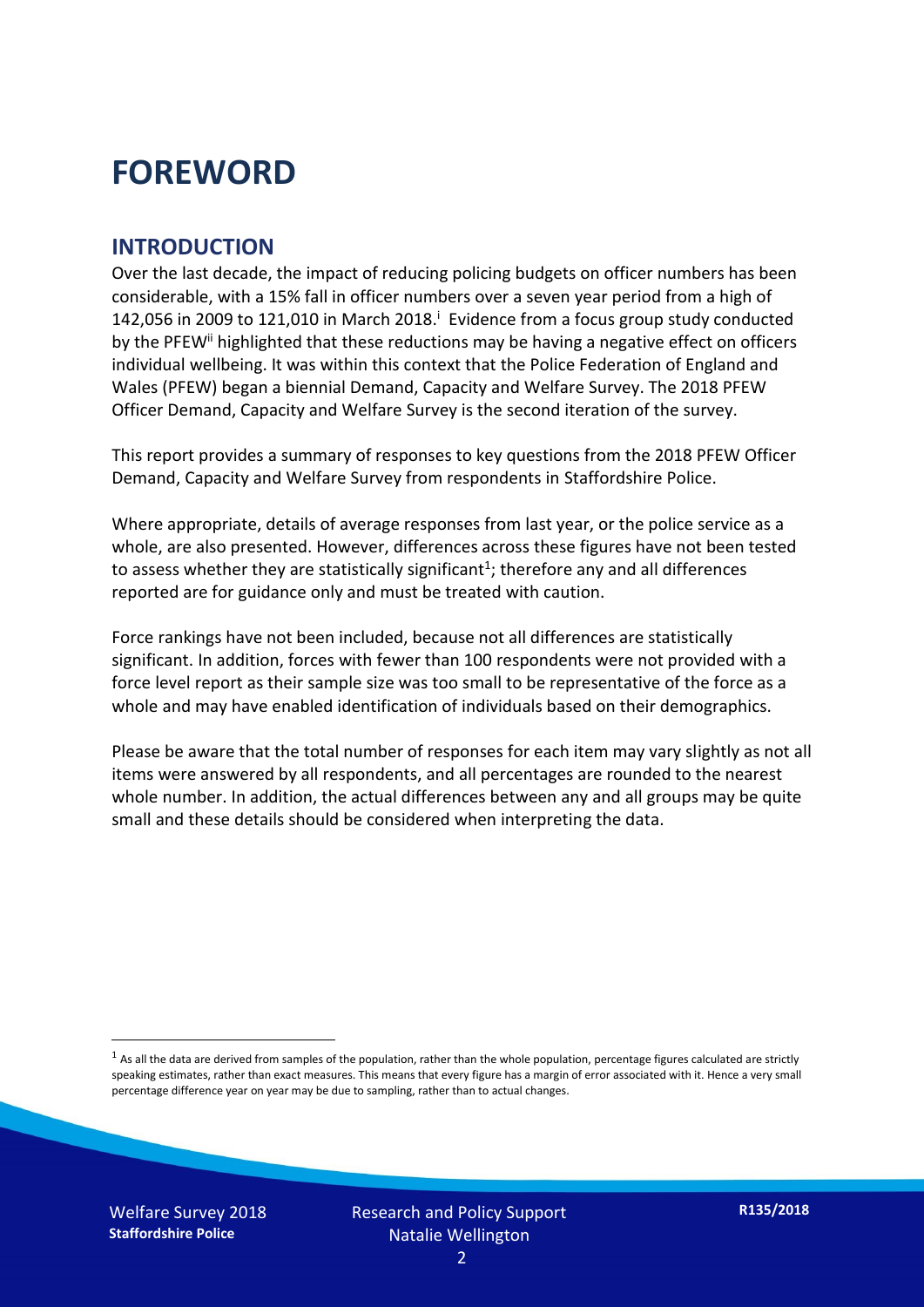#### **RESPONSE RATES AND DEMOGRAPHICS**

Survey responses were gathered over a six-week period between August and September 2018. All officers of the federated ranks in England and Wales were eligible to participate.

Analyses were conducted on a sample of 18,100 responses drawn from all 43 forces across England and Wales.<sup>2</sup> The national response rate for the 2018 survey was 15%.

Overall 4% of respondents (n=788) to the survey declined to state which force they belonged to. These responses have been included within the national data but are excluded from force-level analyses.

294 responses were received from Staffordshire Police, representing a response rate of around 19%. <sup>3</sup> The margin of error for this report has been calculated using the size of the sample and the population. At a 95% confidence level, this force report has a 5% margin of error. If the margin of error is less than 5%, it can be considered to be within the normal bounds of academic rigor.<sup>4</sup> If this threshold has not been met, the results from this report must be interpreted with caution.

72% of responses from Staffordshire Police were received from male officers and 25% of responses were from female officers. The other 3% preferred not to say or identified in another way. In regards to rank, 74% of respondents from Staffordshire Police were Constables, 20% were Sergeants, 5% were Inspectors, and 1% were Chief Inspectors. 3% of responses from Staffordshire Police were received from Black and Minority Ethnic (BME) officers.

-

 $2$  Data were removed where the respondent indicated they were not currently a police officer or they gave implausible answers – for full exclusion criteria, please see the full report.

<sup>3</sup> Based on March 2018 Home Office figures of officer headcount, for full details please see item ii in the reference section.

<sup>4</sup> The generally accepted academic standards is a 95% confidence level with a 5% (or less) margin of error.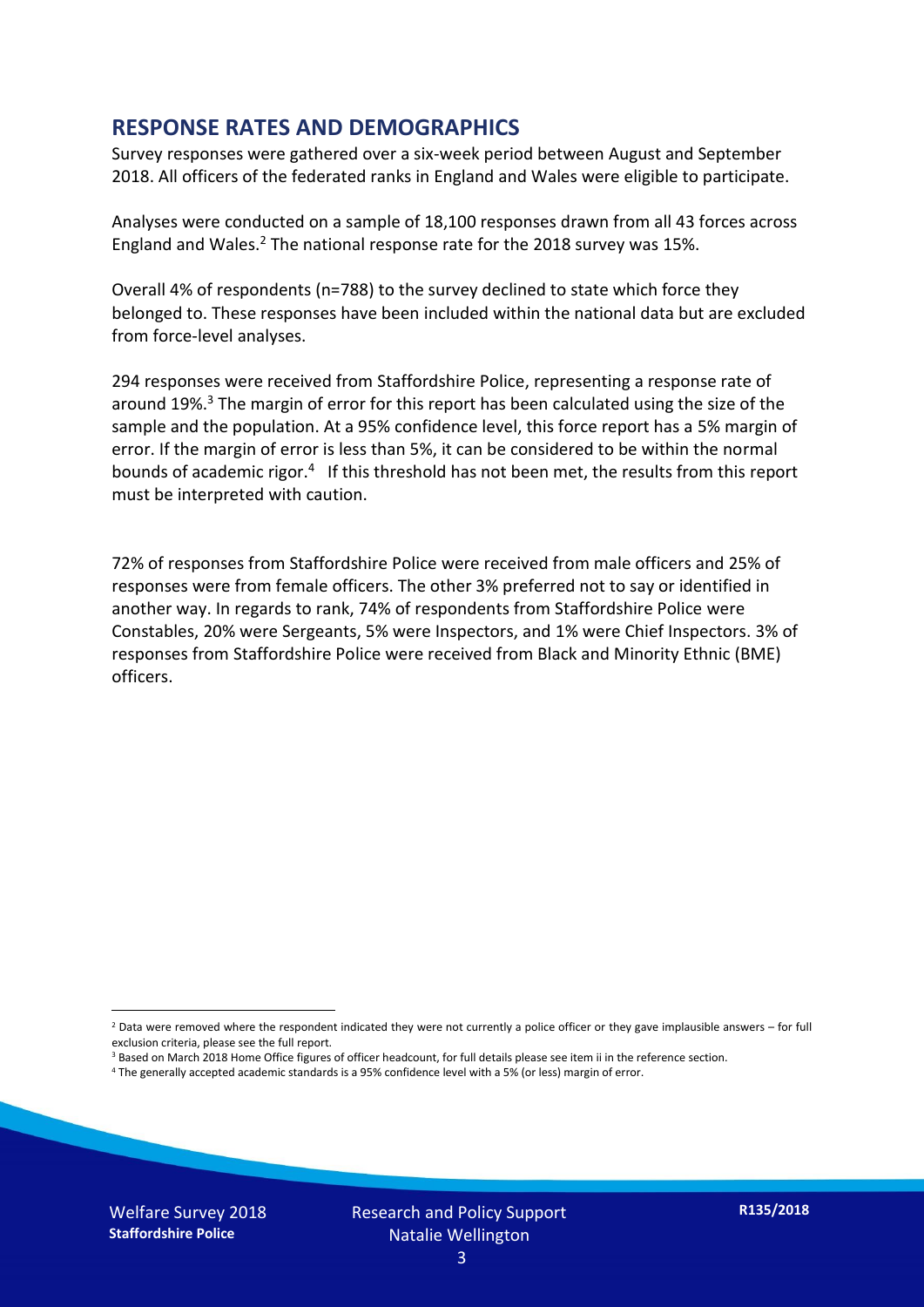### **INFOGRAPHIC**



#### **Who responded?**

**294** responses were received from Staffordshire Police, representing a **19%** response rate



Welfare Survey 2018 **Staffordshire Police**

Research and Policy Support Natalie Wellington

**R135/2018**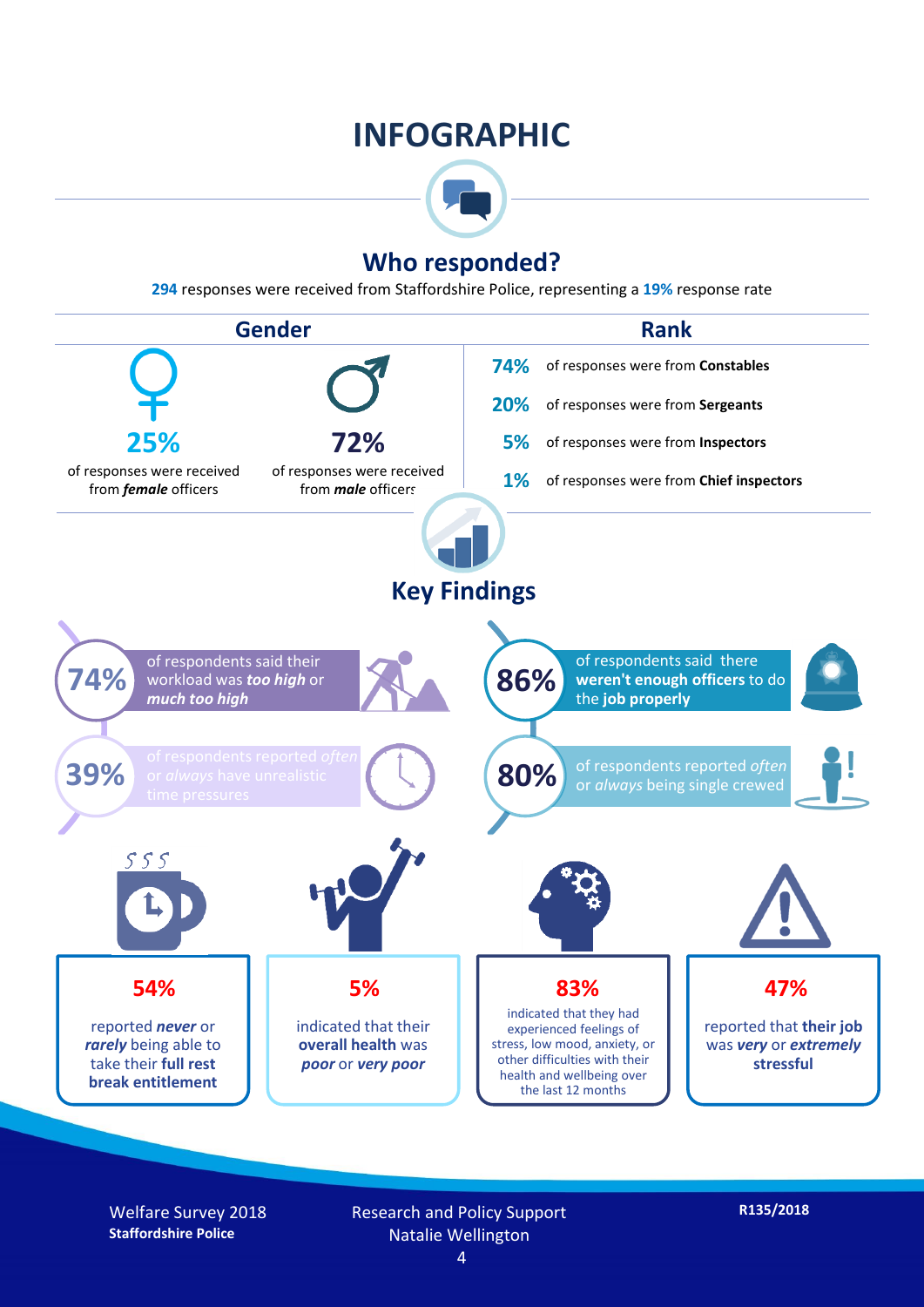### **Executive Summary**

- **294** responses were received from Staffordshire Police, representing a response rate of around **19%**.
- The average (mean) rating for overall Job satisfaction for respondents from Staffordshire Police was **4/10.**
- Frequent single crewing (often or always) was reported by **80%** of respondents from Staffordshire Police.
- **54%** of respondents from Staffordshire Police reported *never* or *rarely* being able to take their **full rest break entitlement***; higher than* the proportion in 2016.
- **74%** of respondents from Staffordshire Police said their **workload** was *too high* or *much too high; higher than* the proportion in 2016.
- **39%** of respondents from Staffordshire Police reported *often* or *always* **having unrealistic time pressures***; higher than* the proportion in 2016.
- **86%** of respondents from Staffordshire Police said there **weren't enough officers to do the job properly***; higher than* the proportion in 2016.
- **8%** said that they had **enough time engage in proactive policing** in their team/unit*; lower than* the proportion in 2016.
- **5%** of respondents from Staffordshire Police indicated that their **overall health** was *poor* or *very poor.*
- **83%** of respondents from Staffordshire Police indicated that they had **experienced feelings of stress, low mood, anxiety, or other difficulties with their health and wellbeing** over the last 12 months.
- **47%** of respondents from Staffordshire Police reported that their job was *very* or *extremely* **stressful***; the same as* the proportion in 2016.
- **28%** of Staffordshire Police respondents reported that they had suffered **one or more injuries** that required medical attention as a result of **work-related violence** in the last year.
- **21%** of Staffordshire Police respondents reported that they had suffered **one or more injuries** that required medical attention as a result of **work-related accidents**  in the last year.
- **42%** of respondents from Staffordshire Police felt that someone would be **treated differently (in a negative way)** if they disclosed difficulties with their mental health and wellbeing; *lower than* the proportion in 2016.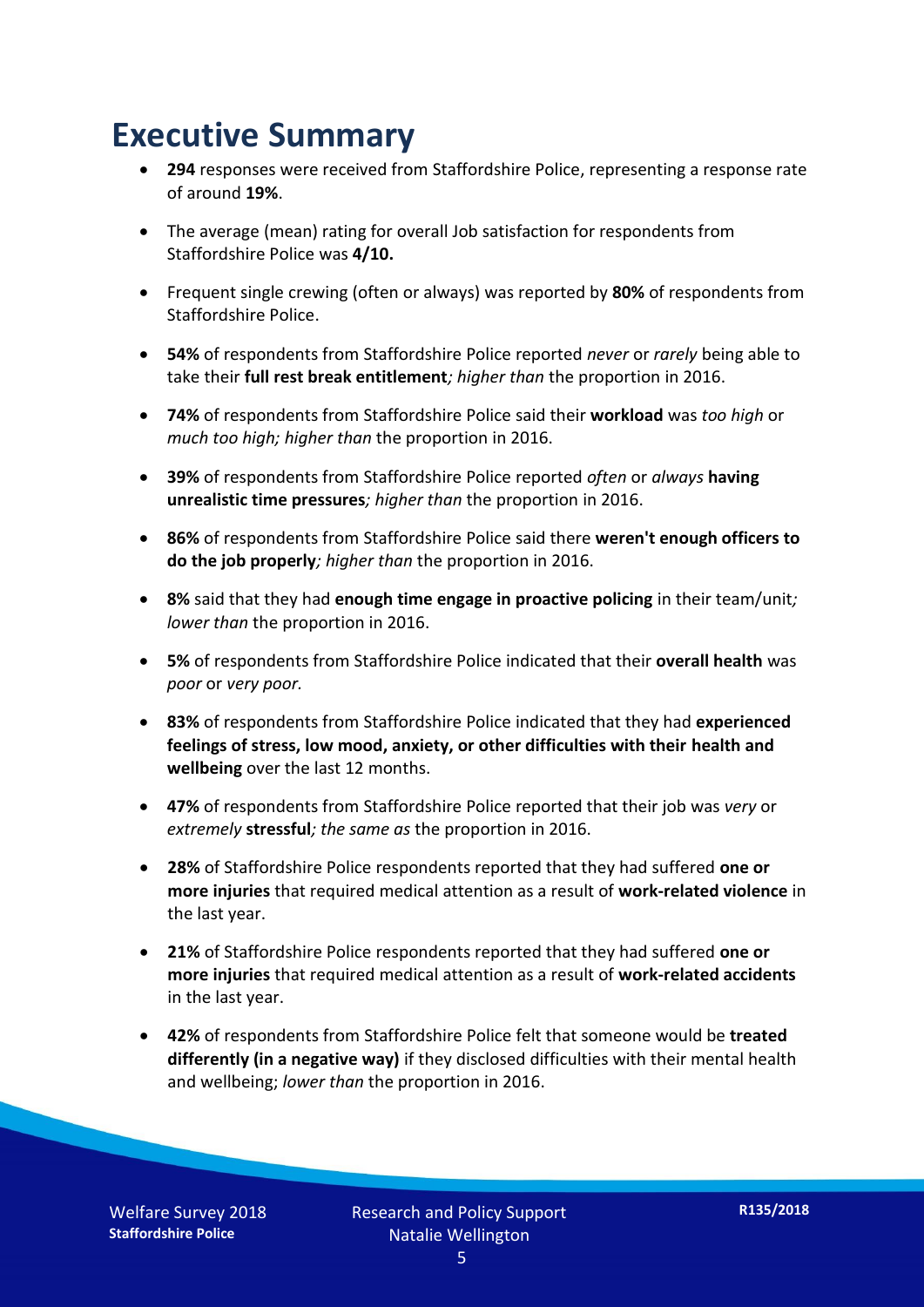## **1. WORKING ARRANGEMENTS**

#### **1.1. OVERALL JOB SATISFACTION**

Respondents were asked to rate their overall job satisfaction between 0 and 10, where 0 was 'not at all satisfied' and 10 was 'completely satisfied.'

The average (mean) rating for overall job satisfaction for respondents from Staffordshire Police was 4/10 (range 0-10), with 35% of respondents reporting an overall job satisfaction rating of 2 or less.

This can be compared to the National average of 4/10, and 32% of respondents reported an overall job satisfaction rating of 2 or less.

#### **1.2. SHIFTS**

1% of respondents from Staffordshire Police reported that their formal shift duration was more than the 8-10 hours advised by the Health and Safety Executive<sup>iii</sup> and the Police Negotiating Board,<sup>iv</sup> and 0% of respondents indicated a shift length of 12 hours or more.

7% of the national sample indicated that their formal shift duration was more than 8-10 hours, and 5% indicated a shift length of 12 hours or more.

#### **1.3. SINGLE CREWING**

Among respondents from Staffordshire Police, for whom this item was applicable, 80% reported being single crewed either *often* or *always* over the previous 12 month period. This can be compared with 75% of respondents from the national sample.

#### **1.4. BREAKS, REST DAYS AND ANNUAL LEAVE**

54% of respondents from Staffordshire Police reported *never* or *rarely being* able to take their full rest break entitlement, and 73% reported having had two or more rest days cancelled in the previous 12 month period. In addition, 29% of respondents from Staffordshire Police told us that they have not been able to take their full annual leave entitlement in the previous 12 month period.

Historical comparison for items relating to breaks, rest days and annual leave for **Staffordshire Police**, are provided in Table 1.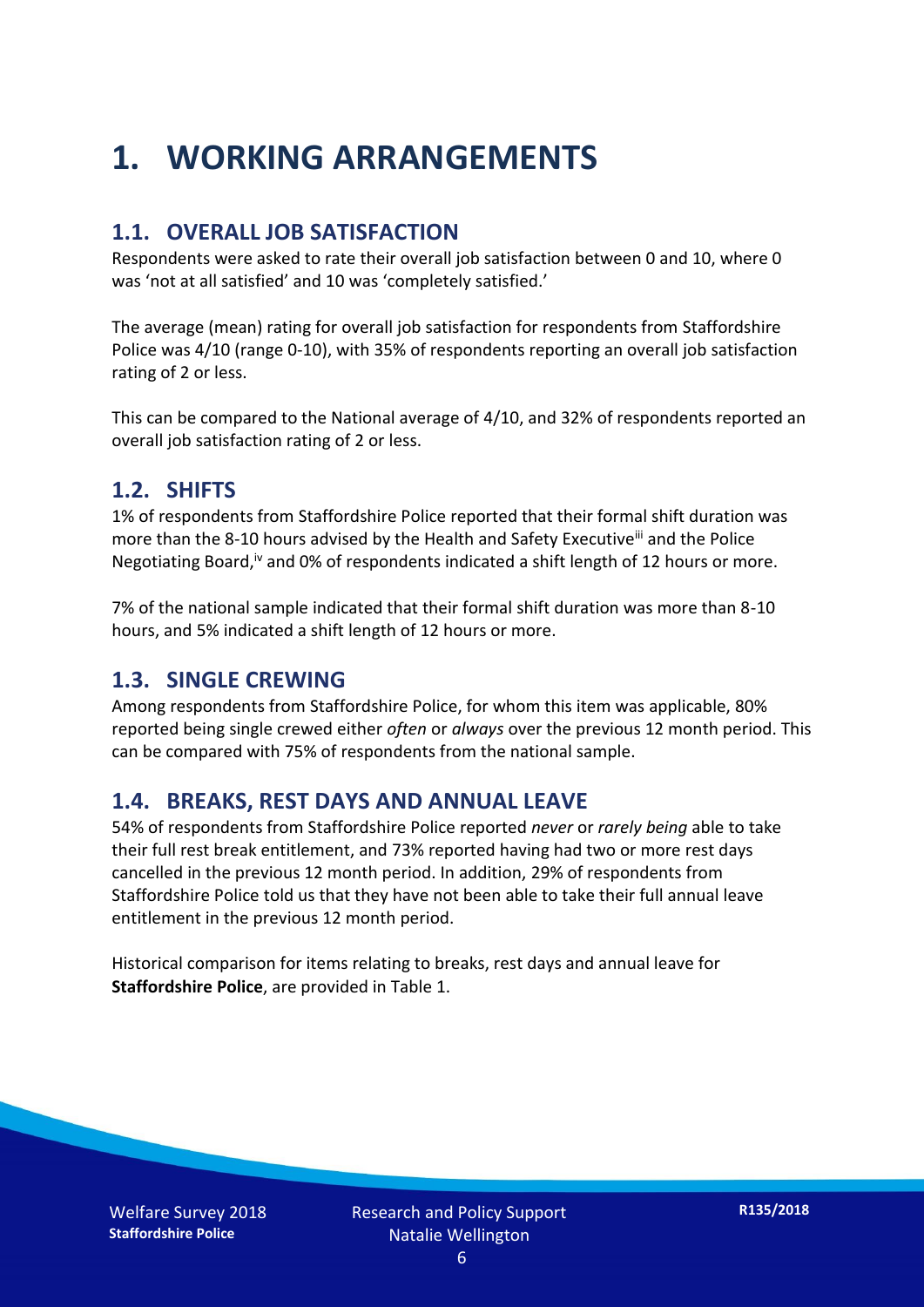| Table 1: Force level figures for breaks, rest days and<br>annual leave     | 2016 | 2018 |
|----------------------------------------------------------------------------|------|------|
| Reported being never or rarely able to take full rest<br>break entitlement | 52%  | 54%  |
| Reported having 2 or more rest days cancelled in the<br>previous 12 months | 83%  | 73%  |
| Reported being unable to take their full annual leave<br>entitlement       | 30%  | 29%  |

Historical comparisons for items relating to breaks, rest days and annual leave for the **police service as a whole**, are provided in the table below.

| Table 2: National figures for breaks, rest days and<br>annual leave        | 2016 | 2018 |
|----------------------------------------------------------------------------|------|------|
| Reported being never or rarely able to take full rest<br>break entitlement | 53%  | 52%  |
| Reported having 2 or more rest days cancelled in the<br>previous 12 months | 76%  | 67%  |
| Reported being unable to take their full annual leave<br>entitlement       | 33%  | 31%  |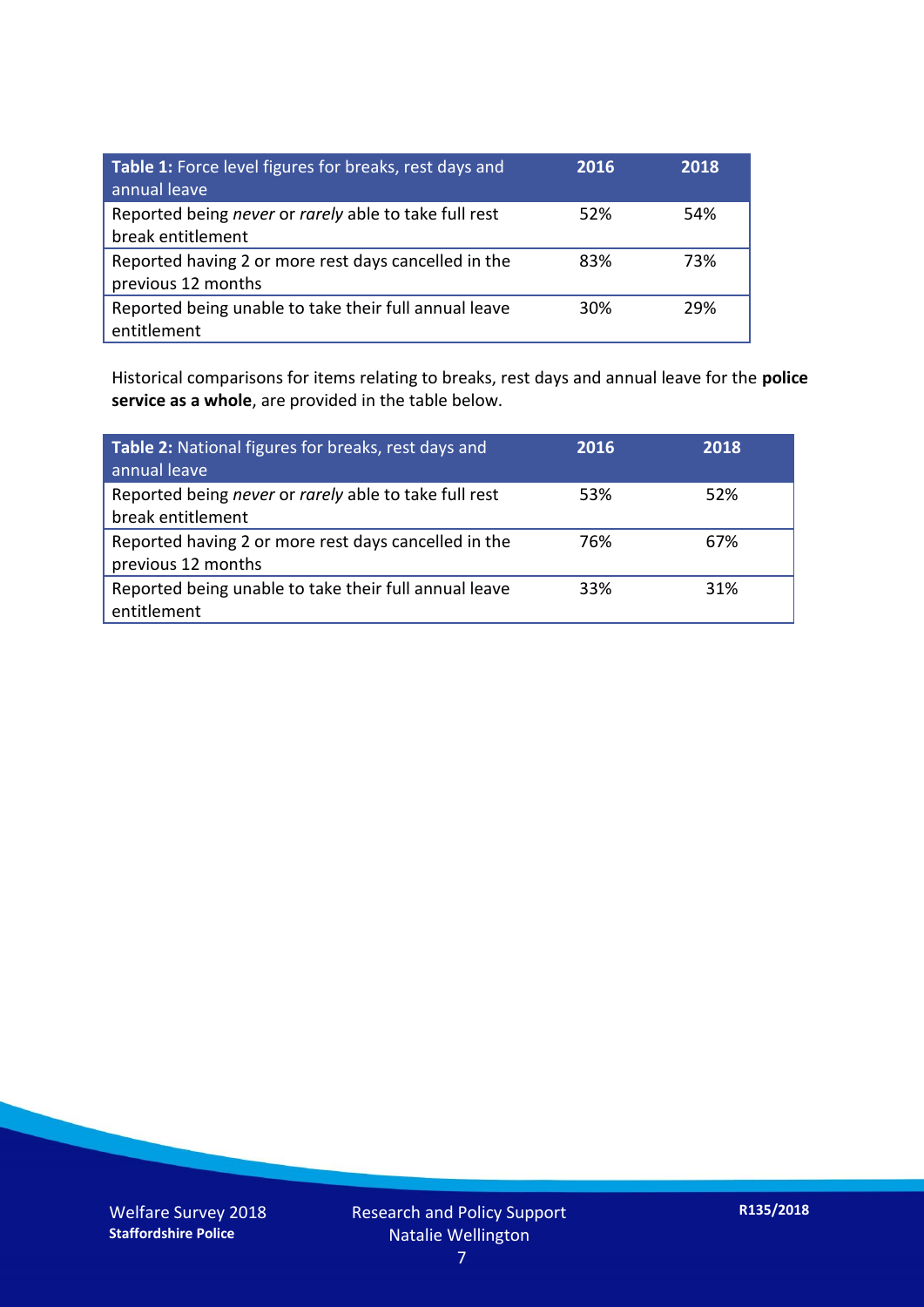## **2. DEMAND**

#### **2.1. WORKLOAD**

74% of respondents from Staffordshire Police told us that their workload is currently *too high*, or *much too high* – *higher than* the proportion from the national sample (72%) and *higher than* the proportion reported by Staffordshire Police in the 2016 Demand, Capacity and Welfare Survey.

#### **2.2. HSE MANAGEMENT STANDARDS**

The UK Health and Safety Executive published the Management Standards Indicator Tool (MSIT) to assist organisations in the assessment of workers exposure to dimensions of the psychosocial work environment that, if not properly managed, can lead to harm to health.<sup>v</sup> The 25-item version of the MSIT<sup>vi</sup> contains four items that measure job demands, which were included as part of the Demand, Capacity and Welfare Survey.

37% of respondents from Staffordshire Police told us that they *often* or *always* have unachievable deadlines, and 55% that they *often* or *always* have to neglect some tasks because they have too much to do.

Historical comparisons for the MSIT job demand items for **Staffordshire Police** are provided in the table below.

| Table 3: Force level figures for HSE MSIT job demands | 2016 | 2018 |
|-------------------------------------------------------|------|------|
| Often or always have unrealistic time pressures       | 37%  | 39%  |
| Often or always pressured to work long hours          | 26%  | 28%  |
| Often or always have to neglect some tasks because    | 48%  | 55%  |
| they have too much to do                              |      |      |
| Often or always have unachievable deadlines           | 29%  | 37%  |

Historical comparison for the MSIT job demand items for the **police service as a whole**, are provided in the table below.

| Table 4: National figures for HSE MSIT job demands | 2016 | 2018 |
|----------------------------------------------------|------|------|
| Often or always have unrealistic time pressures    | 35%  | 40%  |
| Often or always pressured to work long hours       | 26%  | 29%  |
| Often or always have to neglect some tasks because | 43%  | 54%  |
| they have too much to do                           |      |      |
| Often or always have unachievable deadlines        | 29%  | 38%  |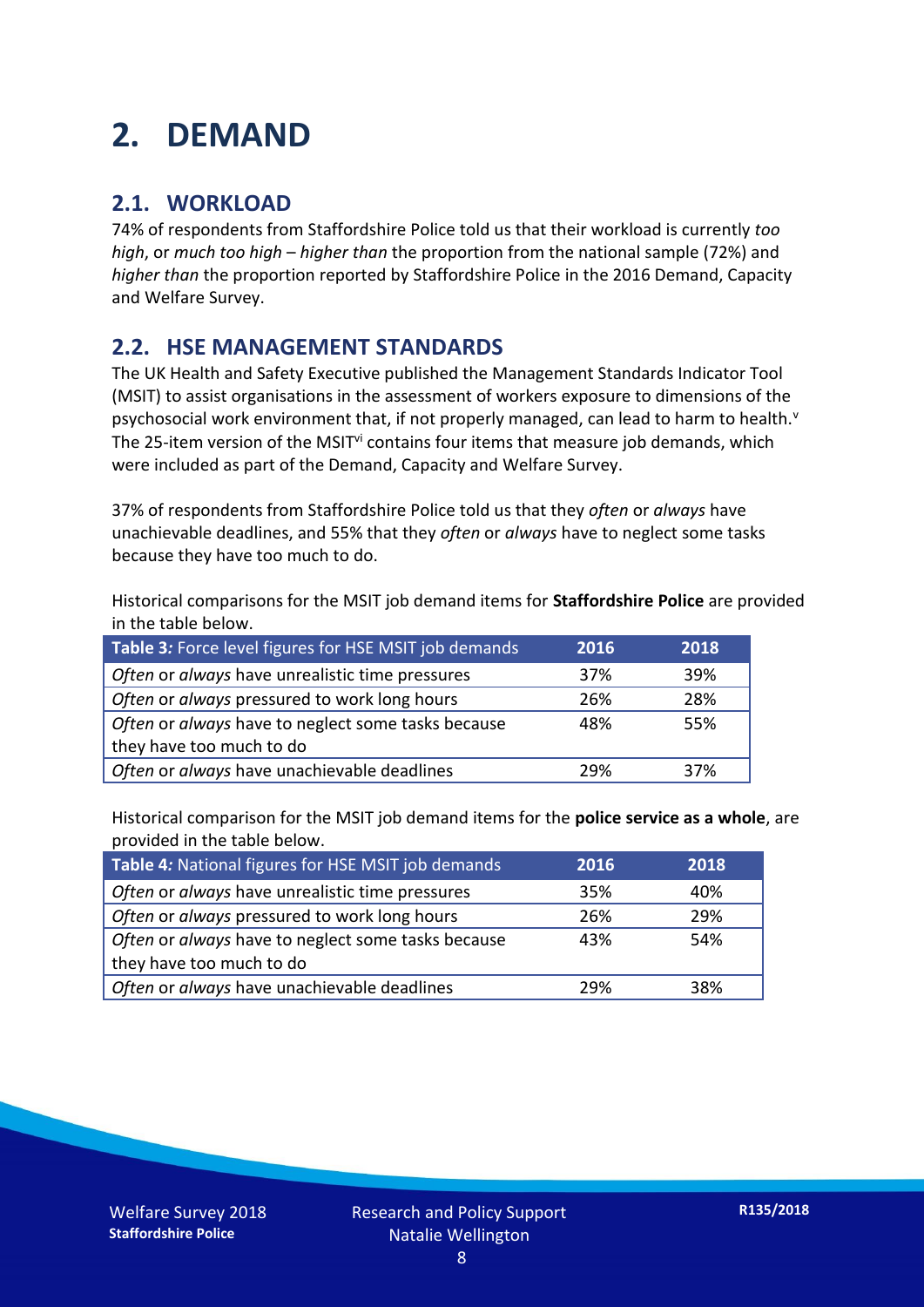#### **2.3. AMOUNT AND PACE OF WORK**

79% of respondents from Staffordshire Police *disagreed* or *strongly disagreed* that they were able to meet all of the conflicting demands on their time, whilst 8% *agreed* or *strongly agreed* that they had enough time engage in proactive policing in their team/unit. The proportion of officers from Staffordshire Police reporting to have enough time to engage in proactive policing is *lower than* the proportion in 2016.

Across the police service as a whole, 74% of respondents *disagreed* or *strongly disagreed* that they were able to meet all of the conflicting demands on their time and 90% *disagreed* or *strongly disagreed* that there are enough officers to manage all the demands made on their team/unit.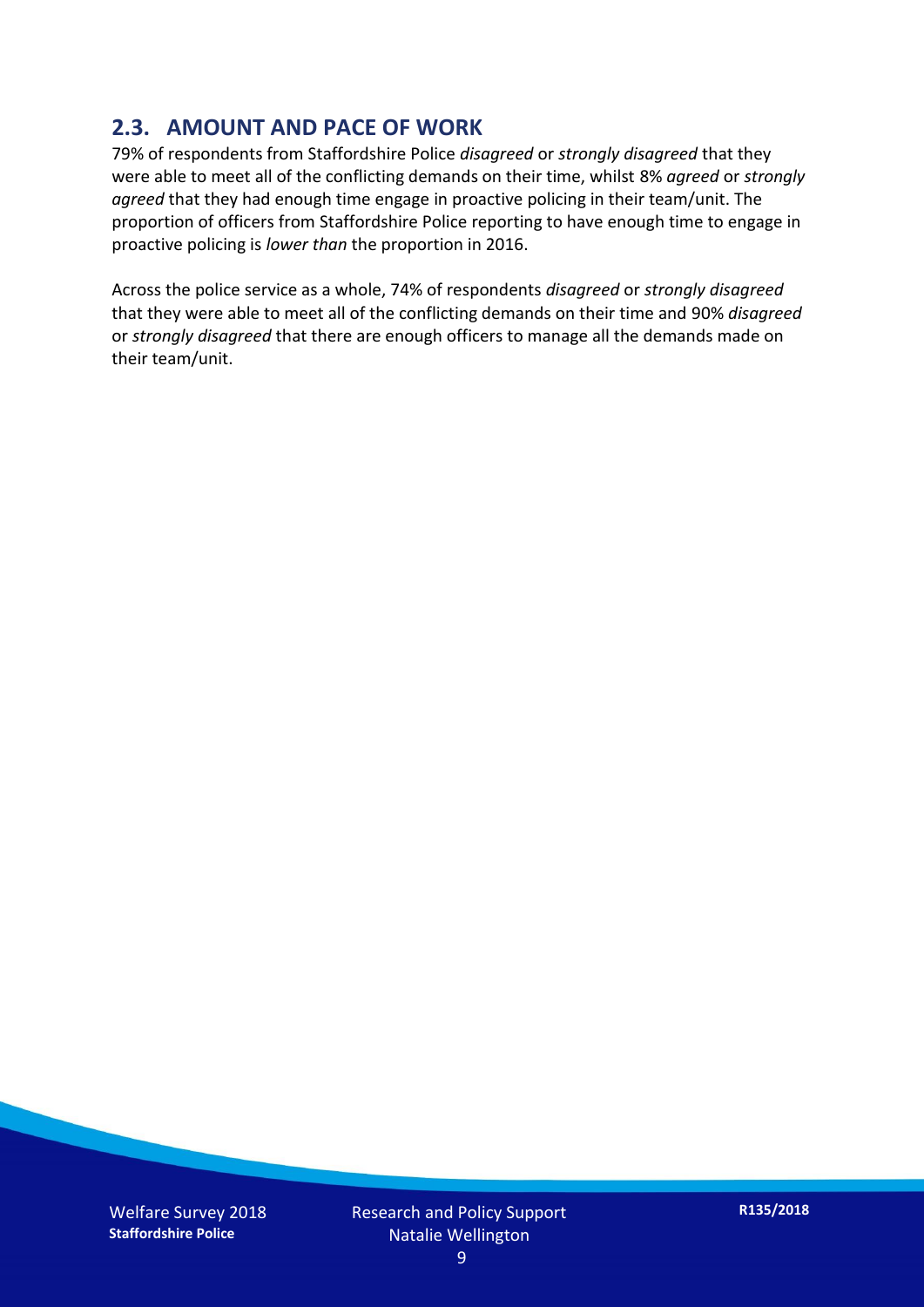## **3. CAPACITY**

#### **3.1. MINIMUM OFFICER STAFFING**

83% of respondents from Staffordshire Police indicated that their team or unit had a minimum officer staffing level.

Among respondents whose team or unit had a minimum officer staffing level, 22% indicated that this level was *never* or *rarely* achieved. This can be compared to 2016 where 8% of respondents from Staffordshire Police indicated that the minimum officer staffing level was *never* or *rarely* achieved.

#### **3.2. OFFICER STAFFING ARRANGEMENTS**

74% of respondents *disagreed* or *strongly disagreed* that the way officer staffing levels are determined in their team/unit seems to be effective; *higher than* the proportion reported in 2016.

Historical comparisons of two key items relating to capacity to deal with demand for **Staffordshire Police** are provided in the table below.

| <b>Table 5:</b> Force level figures for key items relating to capacity                                              |                                                      |      |  |  |
|---------------------------------------------------------------------------------------------------------------------|------------------------------------------------------|------|--|--|
| <b>Statements</b>                                                                                                   | % of respondents who<br>disagreed with the statement |      |  |  |
|                                                                                                                     | 2016                                                 | 2018 |  |  |
| There are enough officers in my team/unit for me to do<br>my job properly                                           | 82%                                                  | 86%  |  |  |
| In my experience, we generally have enough officers to<br>manage all the demands being made on us as a<br>team/unit | 89%                                                  | 92%  |  |  |

Historical comparisons of the same items for the **police service as a whole** are provided in the table below.

| Table 6: National figures for key items relating to capacity                                                        |                                                      |      |  |  |
|---------------------------------------------------------------------------------------------------------------------|------------------------------------------------------|------|--|--|
| <b>Statements</b>                                                                                                   | % of respondents who<br>disagreed with the statement |      |  |  |
|                                                                                                                     | 2016                                                 | 2018 |  |  |
| There are enough officers in my team/unit for me to do<br>my job properly                                           | 78%                                                  | 83%  |  |  |
| In my experience, we generally have enough officers to<br>manage all the demands being made on us as a<br>team/unit | 85%                                                  | 90%  |  |  |

Welfare Survey 2018 **Staffordshire Police**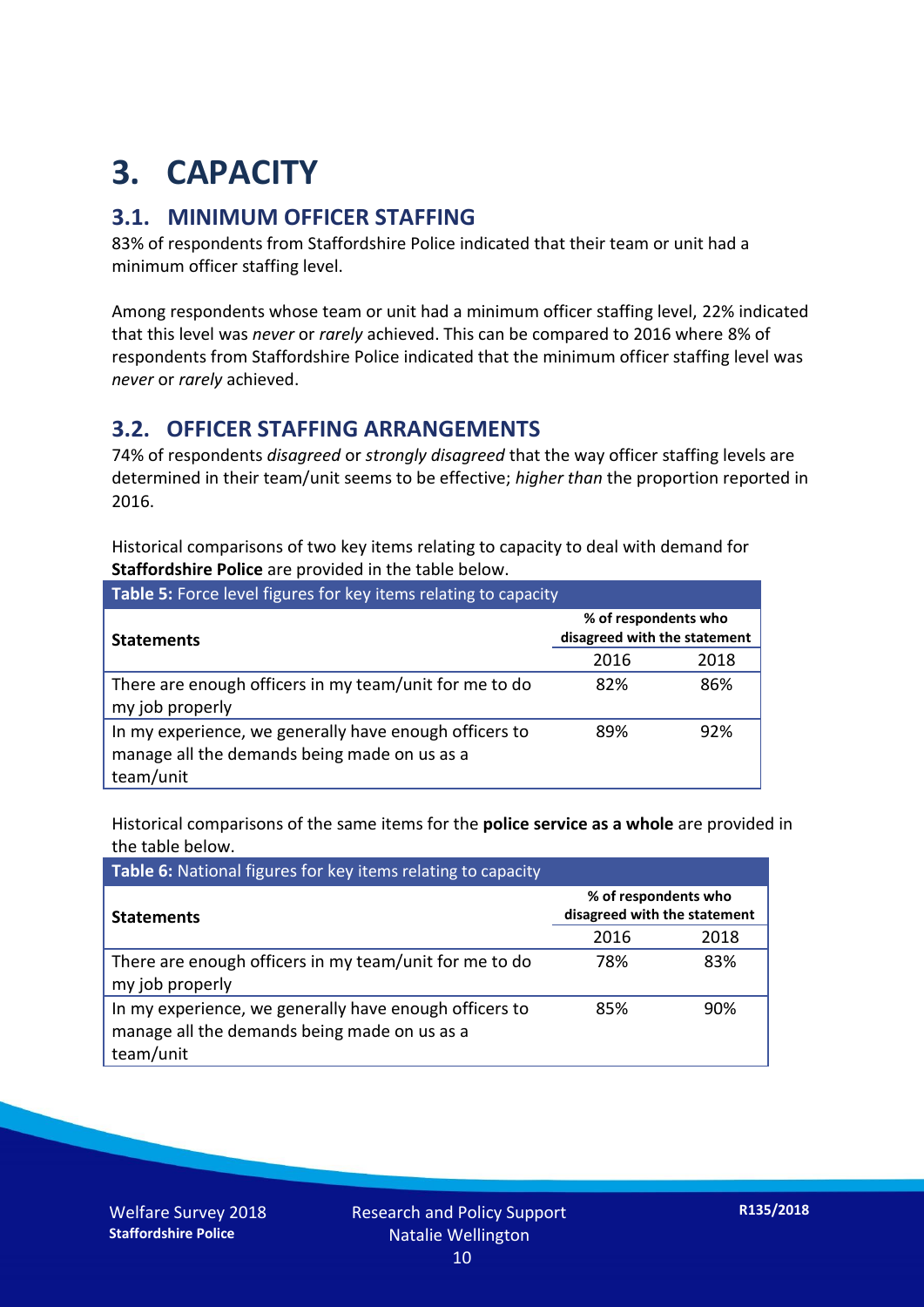## **4. HEALTH AND WELLBEING**

#### **4.1. OVERALL LIFE SATISFACTION**

Respondents were asked to rate their overall life satisfaction between 0 and 10, where 0 was 'not at all satisfied' and 10 was 'completely satisfied.'

The average (mean) rating for overall life satisfaction for respondents from Staffordshire Police was 5/10 (range 0-10). 14% of respondents reported life satisfaction rating of 2 or less.

These results can be compared to the National average of 6/10, with 15% of respondents reporting an overall life satisfaction rating of 2 or less.

#### **4.2. OVERALL PHYSICAL HEALTH**

Participants were asked to rate their overal health on a scale from *very good* to *very poor*. An historical comparison for both national and local figures for this item are below.

| Table 7: Self-rated overall physical health |                       | 2016 | 2018 |
|---------------------------------------------|-----------------------|------|------|
| <b>Force level figures</b>                  | Very poor             | 0%   | 0%   |
|                                             | Poor                  | 11%  | 5%   |
|                                             | Neither good nor poor | 22%  | 20%  |
|                                             | Good                  | 56%  | 50%  |
|                                             | Very good             | 11%  | 24%  |
| <b>National figures</b>                     | Very poor             | 1%   | 1%   |
|                                             | Poor                  | 11%  | 6%   |
|                                             | Neither good nor poor | 23%  | 17%  |
|                                             | Good                  | 53%  | 54%  |
|                                             | Very good             | 13%  | 23%  |

#### **4.3. SINGLE ITEM INDICATOR OF STRESS**

Work related stress was measured using a single-item measure. 47% of respondents from Staffordshire Police presented with a non-diagnostic case of work-related stress.<sup>vii</sup>

This is *the same as* the proportion reported in the 2016 iteration of this survey and *higher than* the proportion reported in this year's national results.

Stress outside of work was assessed using an adaptation of the work-related stress measure. 11% of respondents from Staffordshire Police presented with a non-diagnostic case of stress outside of work.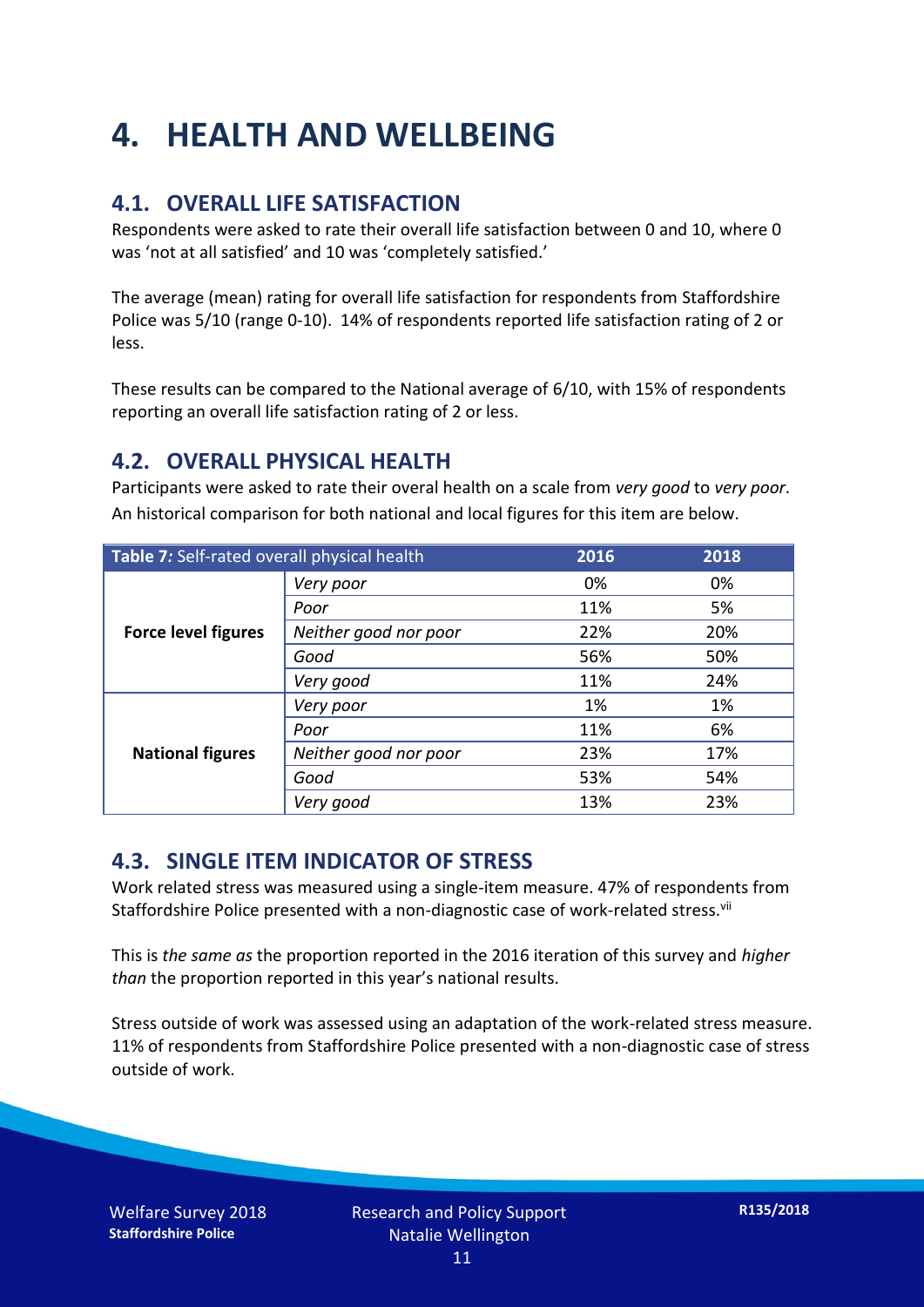#### **4.4. SINGLE ITEM INDICATOR FOR MENTAL HEALTH**

A top-level broad overview of mental wellbeing was established using an item that asked respondents to indicate whether they had experienced feelings of stress, low mood, anxiety, or other difficulties with their health and wellbeing over the last 12 months.

83% of respondents from Staffordshire Police indicated that they had experienced feelings of stress, low mood, anxiety, or other difficulties with their health and wellbeing over the last 12 months; with 96% also indicating that these feelings were caused, or made worse by work.

#### **4.5. MENTAL WELLBEING**

Mental wellbeing can be broadly conceptualized as having two dimensions. The first concerns positive affect (i.e. pleasurable aspects of wellbeing such as feelings of optimism, cheerfulness, and relaxation). The second concerns psychological functioning (i.e. such as clear thinking, self-acceptance, personal development, competence, and autonomy).

To investigate mental wellbeing in more detail the two-dimensional structure of mental wellbeing described above was assessed using the short Warwick-Edinburgh Mental Wellbeing Scale (SWEMWBS). viii The scale asks individuals to rate their experience during the last two weeks for seven positively framed statements.

SWEMWBS findings for **Staffordshire Police** are presented in the table below alongside those for national sample for 2016 and 2018.

**Table 8**: % of respondents that reported experiencing the following positive aspects of wellbeing *rarely* or *none of the time* over the previous 2 weeks

| <b>SWEMWBS item</b>                           | <b>National figures</b> |      | <b>Force level figures</b> |      |
|-----------------------------------------------|-------------------------|------|----------------------------|------|
|                                               | 2016                    | 2018 | 2016                       | 2018 |
| I've been feeling optimistic about the future | 62%                     | 36%  | 59%                        | 38%  |
| I've been feeling useful                      | 28%                     | 25%  | 29%                        | 27%  |
| I've been feeling relaxed                     | 60%                     | 48%  | 66%                        | 48%  |
| I've been dealing with problems well          | 20%                     | 19%  | 23%                        | 18%  |
| I've been thinking clearly                    | 16%                     | 16%  | 18%                        | 13%  |
| I've been feeling close to other people       | 34%                     | 28%  | 38%                        | 29%  |
| I've been able to make up my own mind         | 13%                     | 10%  | 14%                        | 7%   |
| about things                                  |                         |      |                            |      |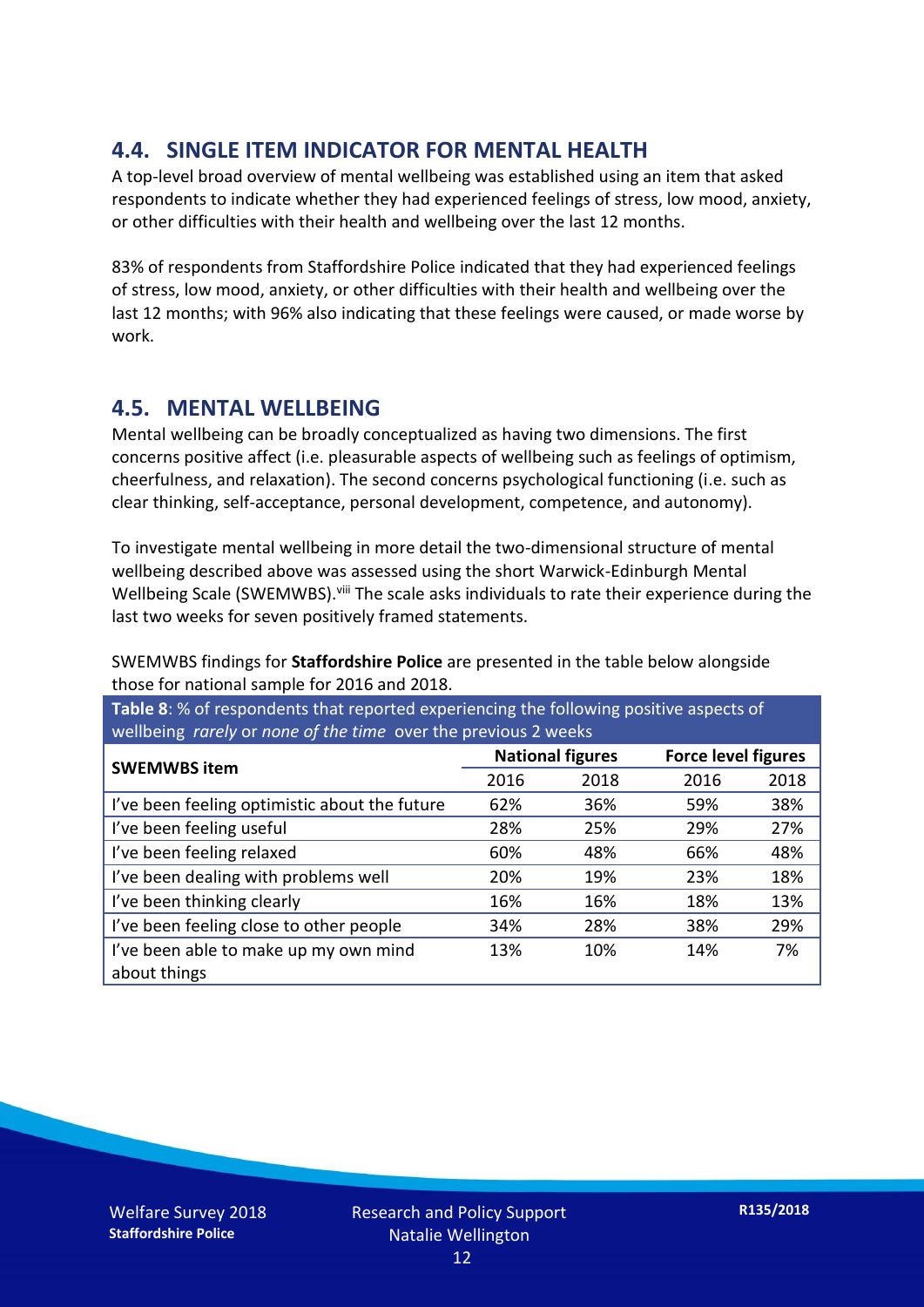#### **4.6. HELP SEEKING**

A question was applied to identify those who had ever **sought help** for feelings of stress, low mood, anxiety, or any other difficulties with mental health and wellbeing. Examples of sources of help were provided including GP, occupational health department, psychologist, therapist, and counsellor.

50% of responses from Staffordshire Police had previously sought help for feelings of stress, low mood, anxiety or other difficulties with their mental health and wellbeing, 57% of which had done so within the last 12 months.

Welfare Survey 2018 **Staffordshire Police**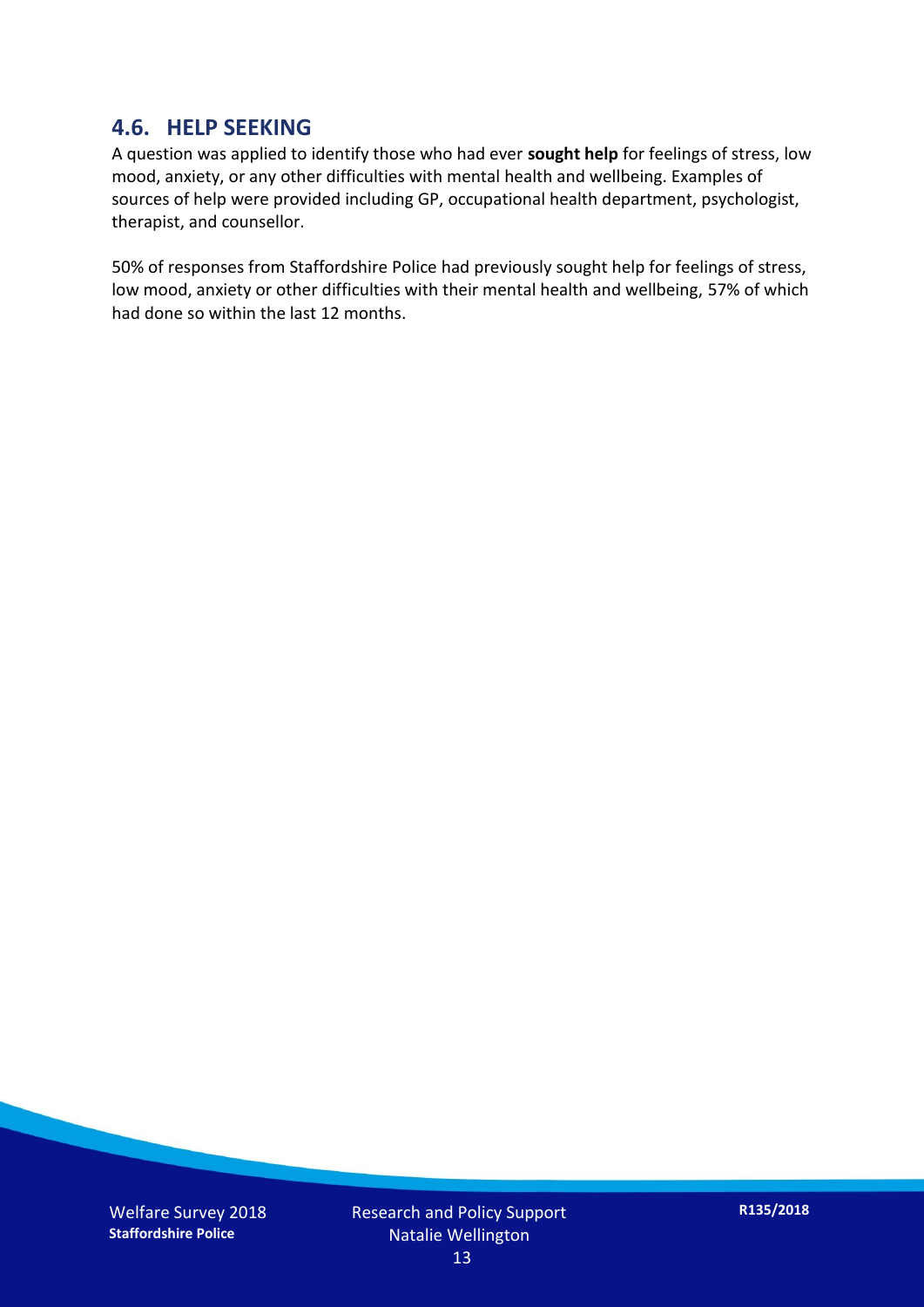### **5. ABSENCE BEHAVIOUR**

#### **5.1. ABSENCE**

57% of respondents from Staffordshire Police reported one or more days of sickness absence and 27% of respondents indicated that at least one day of their sickness absence was attributable to stress, depression, or anxiety.

The national proportion of respondents who had taken one or more days of sickness absence was 56% and 32% of respondents indicated that at least one day of their sickness absence was attributable to stress, depression, or anxiety.

#### **5.2. PRESENTEEISM AND LEAVEISM**

Presenteeism is the act of attending work while ill. This has been shown to be associated with subsequent health decline, particularly in relation to burnout,  $\alpha$  and can to lead to elevated absenteeism.<sup>x</sup> Moreover, evidence suggests that presenteeism can compound the effects of the initial illness and negatively influence job satisfaction, resulting in negative job attitudes and withdrawal from work.<sup>xi</sup>

Leaveism is a recently coined term to describe hidden sickness absence and work undertaken during rest periods, including using allocated time off such as annual leave entitlements to take time off when they are in fact unwell.

Findings for Staffordshire Police are presented in the graph below.



*Figure 1: Force level figures for presenteeism and leaveism*

Welfare Survey 2018 **Staffordshire Police**

due to health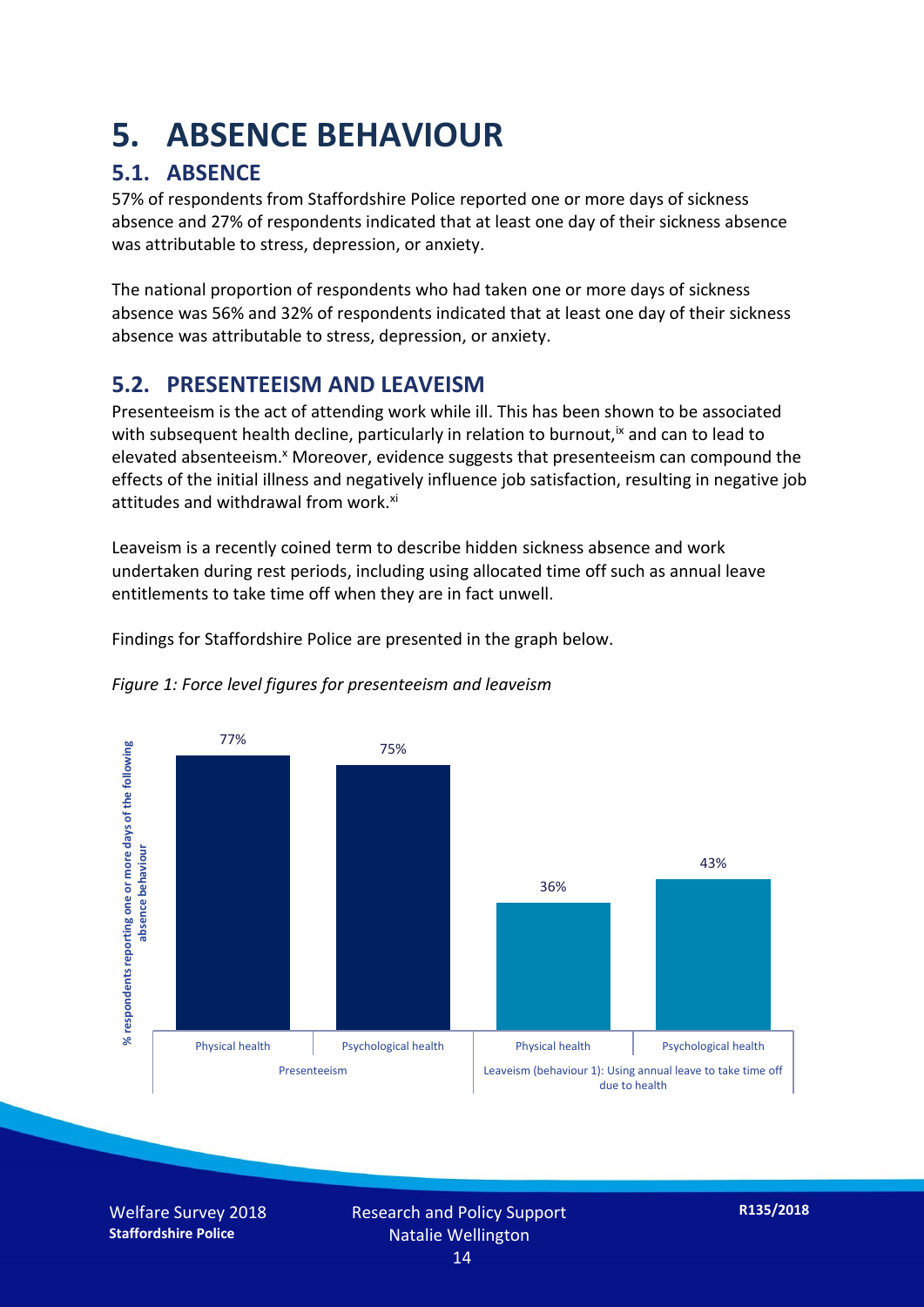### **6. Violence and physical injuries**

#### **6.1. VIOLENCE**

Verbal and physical violence was assessed using four questions regarding how often officers received verbal insults, verbal threats, unarmed physical attacks, and attacks with a weapon from members of the public over the previous 12 months. Findings are presented in the table below.

**Table 9:** Force level figures for frequency of verbal and physical violence from members of the public

| Type of violent victimisation                      | % of respondents indicating frequency<br>of experience as at least once a week |      |  |
|----------------------------------------------------|--------------------------------------------------------------------------------|------|--|
|                                                    | 2016                                                                           | 2018 |  |
| Verbal insults (e.g., swearing, shouting, abuse)   | 49%                                                                            | 52%  |  |
| Verbal threats (e.g., threat of hitting, threat of | 30%                                                                            | 33%  |  |
| kicking)                                           |                                                                                |      |  |
| *Spitting assaults (i.e. being deliberately spat   |                                                                                | 2%   |  |
| upon)                                              |                                                                                |      |  |
| Unarmed physical attacks (e.g., struggling to      | 20%                                                                            | 23%  |  |
| get free, wrestling, hitting, kicking)             |                                                                                |      |  |
| Use of a deadly weapon (e.g., stick, bottle, axe,  | 1%                                                                             | 3%   |  |
| firearm)                                           |                                                                                |      |  |

\*Spitting assaults data was only available from 2018.

#### **6.2. INJURIES**

28% of Staffordshire Police respondents reported that they had suffered one or more injuries that required medical attention as a result of work-related **violence** in the last year – losing more than 228 days in sickness absence.

This is *higher than* the proportion reporting one or more injuries as a result of work-related **violence** than reported in the 2016 iteration of this survey and *higher than* the proportion compared to this year's national results.

21% of Staffordshire Police respondents also reported that they had suffered one or more injuries that required medical attention as a result of work-related **accidents** in the last year – losing more than 215 days in sickness absence.

This is *lower than* the proportion reporting one or more injuries as a result of work-related **accidents** in the 2016 iteration of this survey and *higher than* the proportion compared to this year's national results.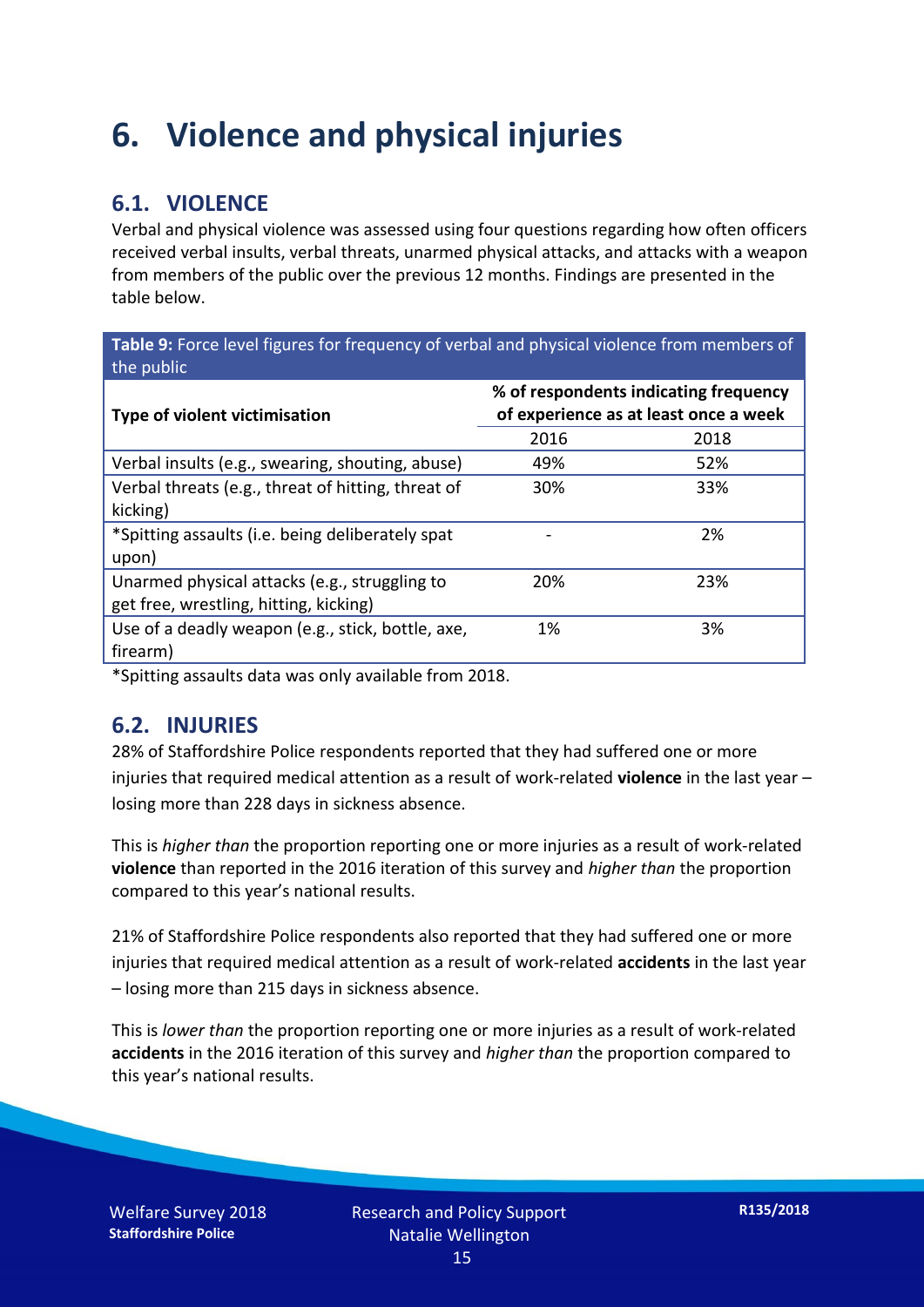## **7. ORGANISATIONAL SUPPORT: MENTAL HEALTH & WELLBEING**

Participants who indicated that they had sought help for difficulties with mental health and wellbeing were presented with additional questions concerning disclosure to a line manager.

#### **7.1. DISCLOSURE**

72% of respondents from Staffordshire Police, for whom it was applicable, reported that they had disclosed seeking mental health and wellbeing support to their line managers. This can be compared with 59% from the same survey in 2016.

#### **7.2. REASONS FOR NON-DISCLOSURE**

Respondents who did not disclose to their line managers that they had sought mental health and wellbeing support, were asked to indicate why. Findings are presented in the table below.

| Table 10: Reasons for non-disclosure                        |                     |                 |  |
|-------------------------------------------------------------|---------------------|-----------------|--|
|                                                             | % of total mentions |                 |  |
| Item                                                        | Force level         | <b>National</b> |  |
|                                                             | figures             | figures         |  |
| I was worried that my other colleagues would find out       | 9%                  | 10%             |  |
| I thought it would negatively affect my opportunities for   | 8%                  | 11%             |  |
| promotion and/or specialising                               |                     |                 |  |
| It wasn't affecting my work                                 | 6%                  | 7%              |  |
| I didn't want to be treated differently (in a negative way) | 14%                 | 13%             |  |
| I felt it was a personal matter                             | 17%                 | 20%             |  |
| I have had negative experiences of disclosing in the past   | 6%                  | 6%              |  |
| I thought it would have a negative impact on my career      | 14%                 | 10%             |  |
| There is a negative attitude in the police service towards  | 13%                 | 12%             |  |
| people who experience difficulties with their mental health |                     |                 |  |
| and wellbeing                                               |                     |                 |  |
| I did not think my line manager would treat me with         | 8%                  | 7%              |  |
| empathy                                                     |                     |                 |  |
| For reasons other than those listed above                   | 6%                  | 4%              |  |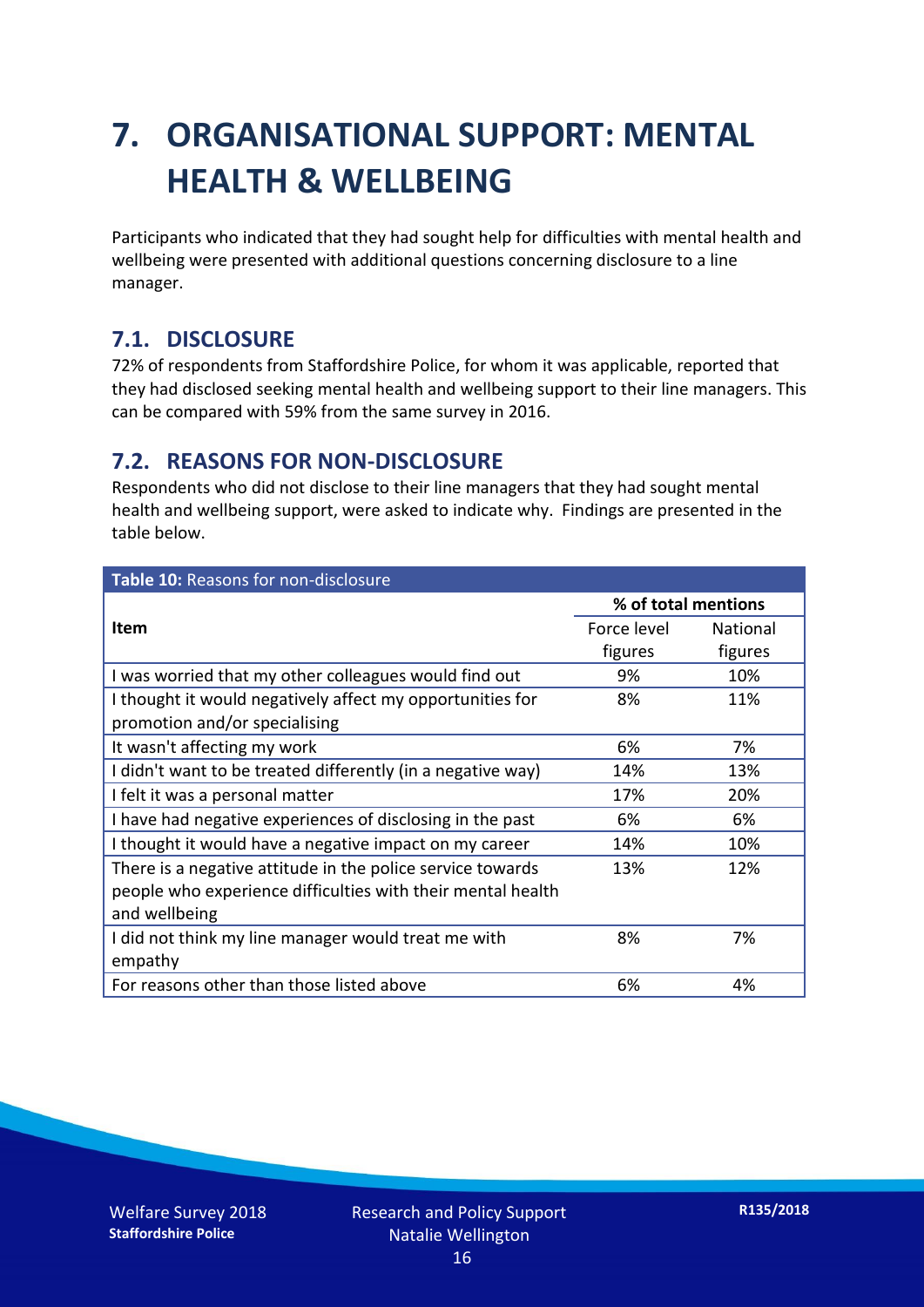#### **7.3. ATTITUDES TO MENTAL HEALTH AND WELLBEING**

All respondents were asked about the attitude of the police service towards mental health and wellbeing.

Respondents were provided with a list of statements, and asked to indicate the extent to which they agreed or disagreed with the statement.

The table below shows the percentage of respondents who agreed with three key statements about the police services attitudes towards mental health and wellbeing for both Staffordshire Police, and the police service as a whole.

| Table 11: Attitudes to mental health and wellbeing |                                                    |                         |  |
|----------------------------------------------------|----------------------------------------------------|-------------------------|--|
| <b>Statements</b>                                  | % of respondents that agreed with<br>the statement |                         |  |
|                                                    | Force level figures                                | <b>National figures</b> |  |
| The police service encourages staff to talk openly | 43%                                                | 45%                     |  |
| about mental health and wellbeing                  |                                                    |                         |  |
| Someone would be treated differently (in a         | 42%                                                | 37%                     |  |
| negative way) if they disclosed difficulties with  |                                                    |                         |  |
| their mental health and wellbeing                  |                                                    |                         |  |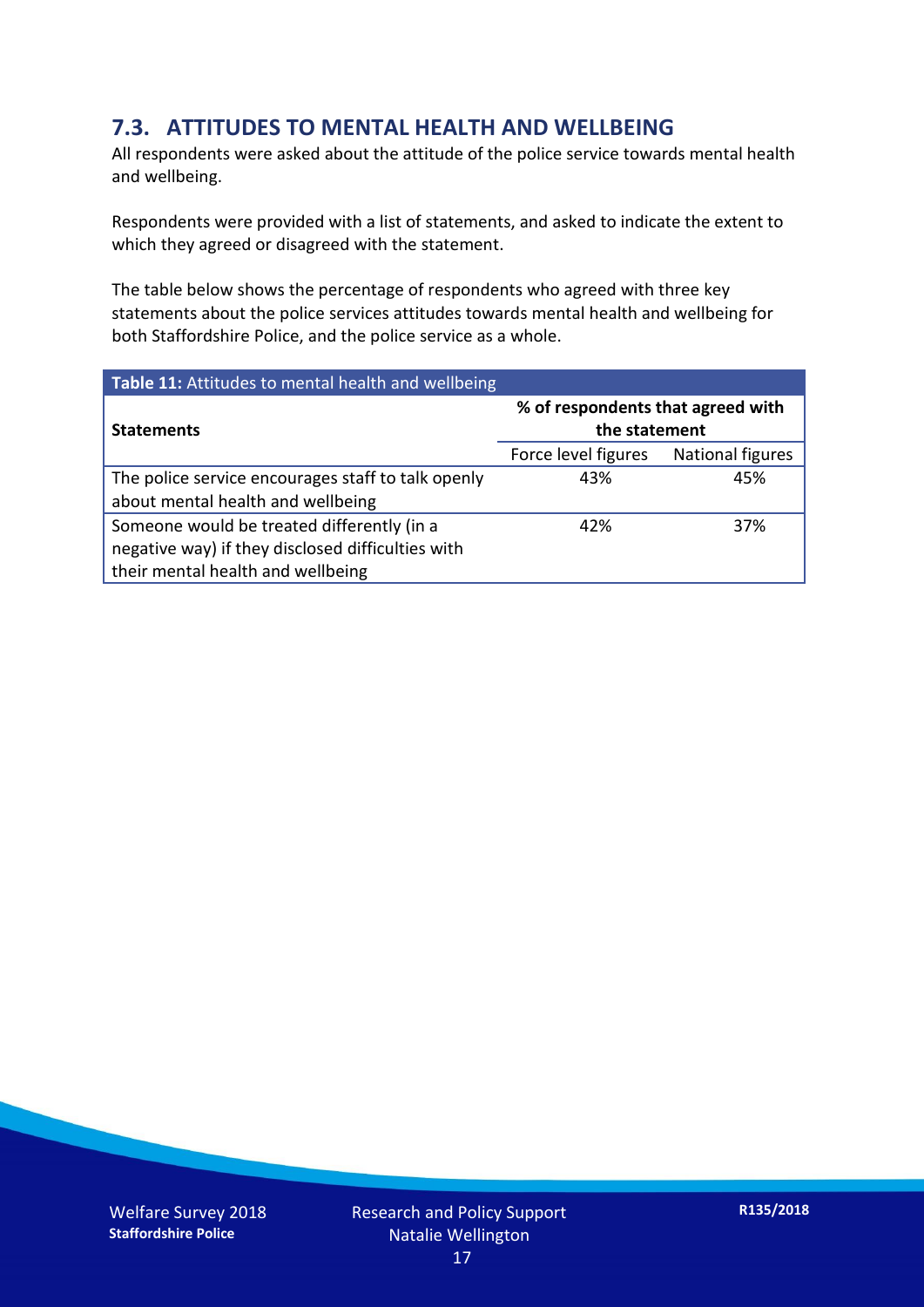### **8. Notes for JBBs**

Additional findings from the 2018 Demand, Capacity and Welfare survey are available on request from the Research and Policy department. Additional topics include, but are not limited to:

- Morale,
- Fatigue and sleep,
- Managerial mental health and wellbeing support,
- Organisational change, and
- Organisational justice.

The findings of the survey can also be broken down in more detail in terms of different demographic groups, such as rank, role or length of service. However please be aware that we can only go into a certain level of detail with this demographic data in order to preserve respondents' confidentiality.

JBBs wishing to obtain further information can contact [ResearchandDataCollection@polfed.org](mailto:ResearchandDataCollection@polfed.org) to discuss their requirements.

The Research and Policy Department only has one member of staff responsible for these data requests; please bear this in mind in terms of turnaround times and the amount of data you request when contacting the team.

All other interested parties should speak to their local JBB in the first instance.